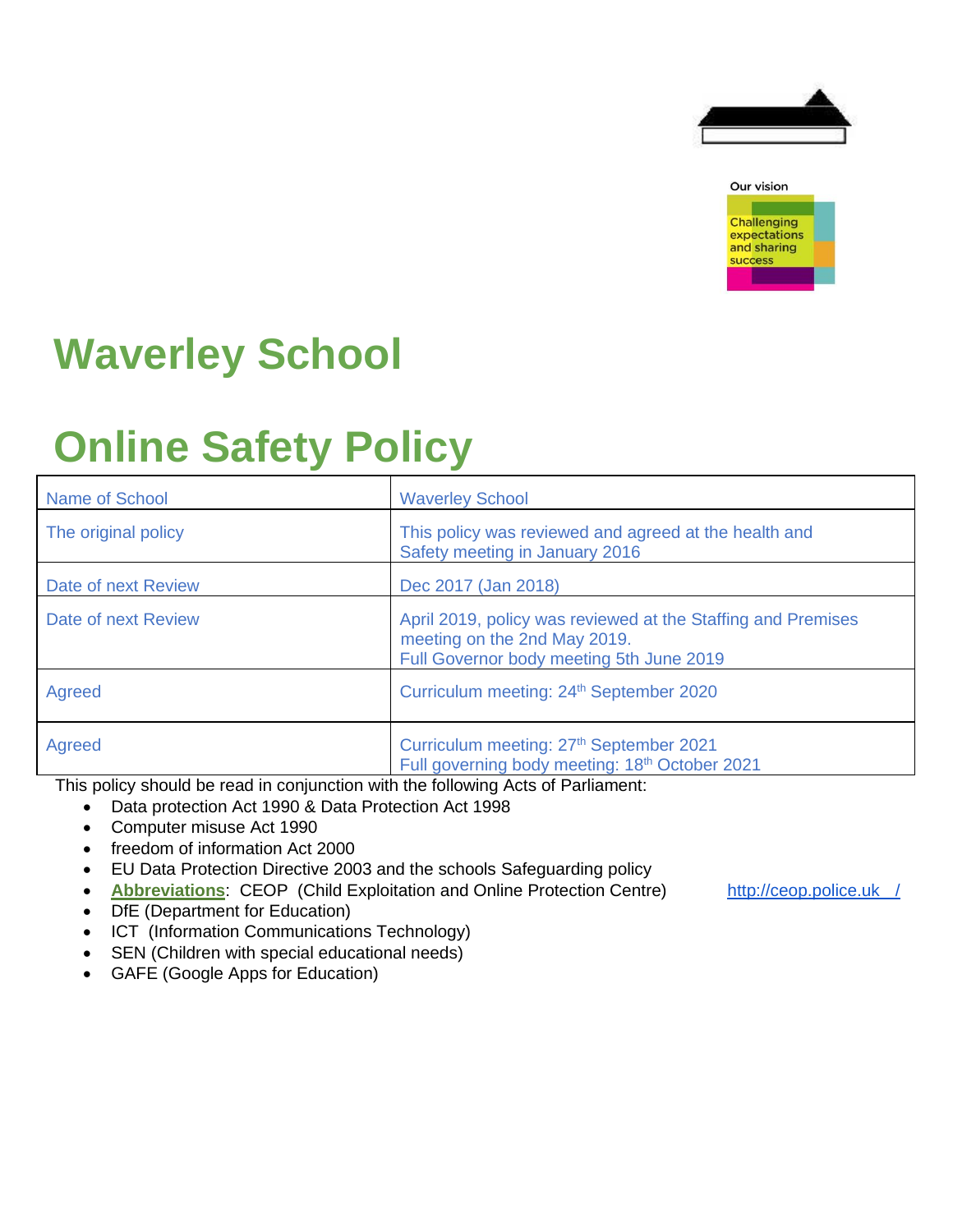| <b>Contents</b>                                                     |
|---------------------------------------------------------------------|
| <b>Development of this policy</b>                                   |
| <b>Schedule for Monitoring &amp; Review</b>                         |
| <b>Scope of this Policy</b>                                         |
| <b>Preface</b>                                                      |
| <b>Legal Framework</b>                                              |
| <b>What is GFSE</b>                                                 |
| <b>GSFE security</b>                                                |
| <b>Introduction</b>                                                 |
| <b>Internet Use</b>                                                 |
| <b>Internet Use for Children and Young People with SEN</b>          |
| <b>Roles and Responsibilities</b>                                   |
| <b>Policy and Statements</b>                                        |
| <b>Education - Policy</b>                                           |
| <b>Technical infrastructure/equipment, filtering and monitoring</b> |
| <b>Password security</b>                                            |
| Use of digital and video images                                     |
| <b>Data Protection</b>                                              |
| <b>Communications</b>                                               |
| <b>Social Media- Protecting Professional Identity</b>               |
| <b>Unsuitable/ inappropriate activities</b>                         |
| <b>Published content on the school website</b>                      |
| <b>Mobile devices and hand-held computers</b>                       |
| <b>Online safety Audit Waverley School</b>                          |

# **Development of this Policy**

This online safety policy has been developed by a working group made up of:

- Business Manager
- Head teacher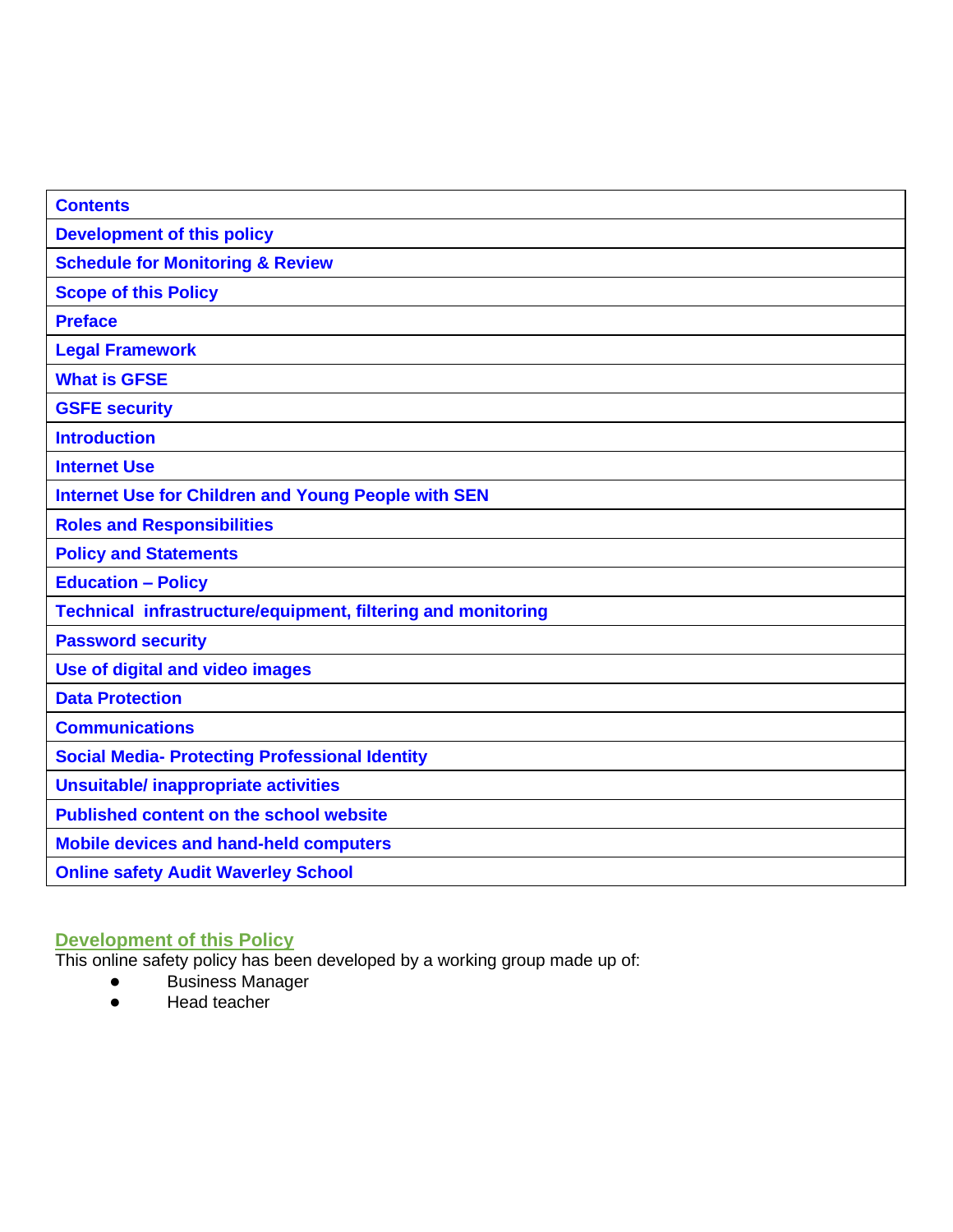● Consultation with the whole school community has taken place through a range of meetings.

### **Schedule for Monitoring & Review**

| This online safety policy was approved by the health<br>and safety Committee on:                                             | 14.01.2016                                     |
|------------------------------------------------------------------------------------------------------------------------------|------------------------------------------------|
| The implementation of this online safety policy will be<br>monitored by the                                                  | Senior Leadership Team and Heads of Department |
| Monitoring will take place at regular intervals:                                                                             | Date for review: Annually                      |
| Should serious online safety incidents take place, the<br>persons/agencies<br>following external<br>should<br>be<br>informed | LA safeguarding officer, police                |

#### **Scope of this Policy**

This policy applies to all members of the school community (including staff, students/pupils, volunteers, parents/carers, visitors, community users) who have access to and are users of the school ICT systems, both in and out of the school.

#### **Preface**

At Waverley School, we understand that computer technology is an essential resource for supporting teaching and learning. The internet, and other digital and information technologies, open up opportunities for pupils and play an important role in their everyday lives. We take Internet Safety very seriously and see it as out duty to keep our pupils safe whilst using technology not only in school but also at home.

Whilst the school recognises the importance of promoting the use of computer technology throughout the curriculum, we also understand the need for safe internet access and appropriate use.

Our school has created this policy with the aim of ensuring appropriate and safe use of the internet and other digital technology devices by all pupils and staff.

The school is committed to providing a safe learning and teaching environment for all pupils and staff and has implemented important controls to mitigate the risk of harm.

This Policy has been rewritten with the introduction of GFSE at Waverley School.

GAFE now GSFE was rolled out across Waverley School during August 2015.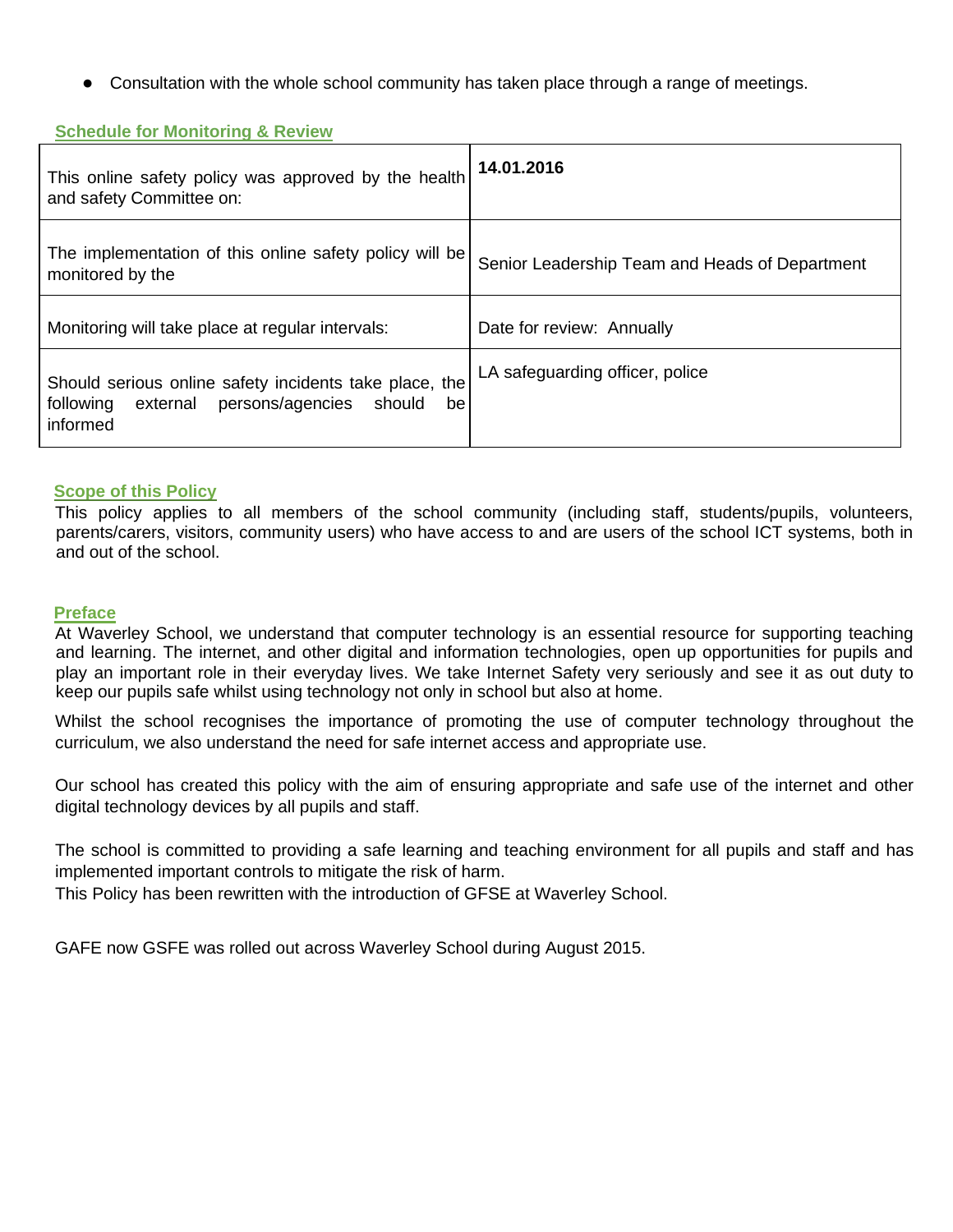This policy has been further updated in line with the requirements of the General Data Protection Regulation (GDPR), which came into effect on 25 May 2018, to include further information on consent, data security and the responsibilities of the data protection officer (DPO). The updated policy also includes reference to the 2018 version of Keeping Children Safe in Education.

Elements added or updated in response to the regulations have been highlighted as appropriate.

## **Legal framework:**

- 1.1. This policy has due regard to all relevant legislation including, but not limited to:
	- The General Data Protection Regulation
	- · Freedom of Information Act 2000
- 1.2. This policy also has regard to the following statutory guidance:
	- DfE (2018) 'Keeping children safe in education'
	- · National Cyber Security Centre (2017) 'Cyber Security: Small Business Guide'
- 1.3. This policy will be used in conjunction with the following school policies and procedures:
	- · Cyber and Information Security Policy
	- . Access Control Policy
	- · Allegations of Abuse Against Staff Policy
	- · Acceptable Use Policy
		- Data Protection and Security Incident Reporting Procedure

## **What is GSFE?**

Google Suite for Education (GSFE) is a core suite of productivity applications that Google offers to schools and educational institutions. These communication and collaboration apps include Gmail, Calendar, Drive, Docs and Sites, and a GSFE account that unlocks access to dozens of other collaborative tools supported by Google. All of these applications exist completely online (or in the cloud), meaning that all creations can be accessed from any device with an Internet connection. The school can administer all teacher and Pupil (if appropriate) accounts from an administrative dashboard The school no longer needs the infrastructure of servers as this is now all securely cloud based.

## **GSFE Security:**

All teachers have been issued with Chromebooks. Staff are responsible for ensuring they log out and disconnect at the end of a session, and for the security of passwords and document sharing. No pupil specific information may be shared outside of Waverley's domain without the express permission of the Headteacher. An independent third party auditor issued Google Apps an unqualified SSAE 16 and ISAE 3402 Type II . [Deloitte]((http:/www2.deloitte.com/content/dam/Deloitte/lu/Documents/risk/lu_en_isae3402-ssae16_04072014.%09p%20df))  [document]((http:/www2.deloitte.com/content/dam/Deloitte/lu/Documents/risk/lu_en_isae3402-ssae16_04072014.%09p%20df))

Organization and administration: Controls provide reasonable assured audit opinion. The independent third-party auditor verified that Google Apps has the following controls and protocols in place:

**Logical security:** Built in Controls provide reasonable assurance that logical access to Google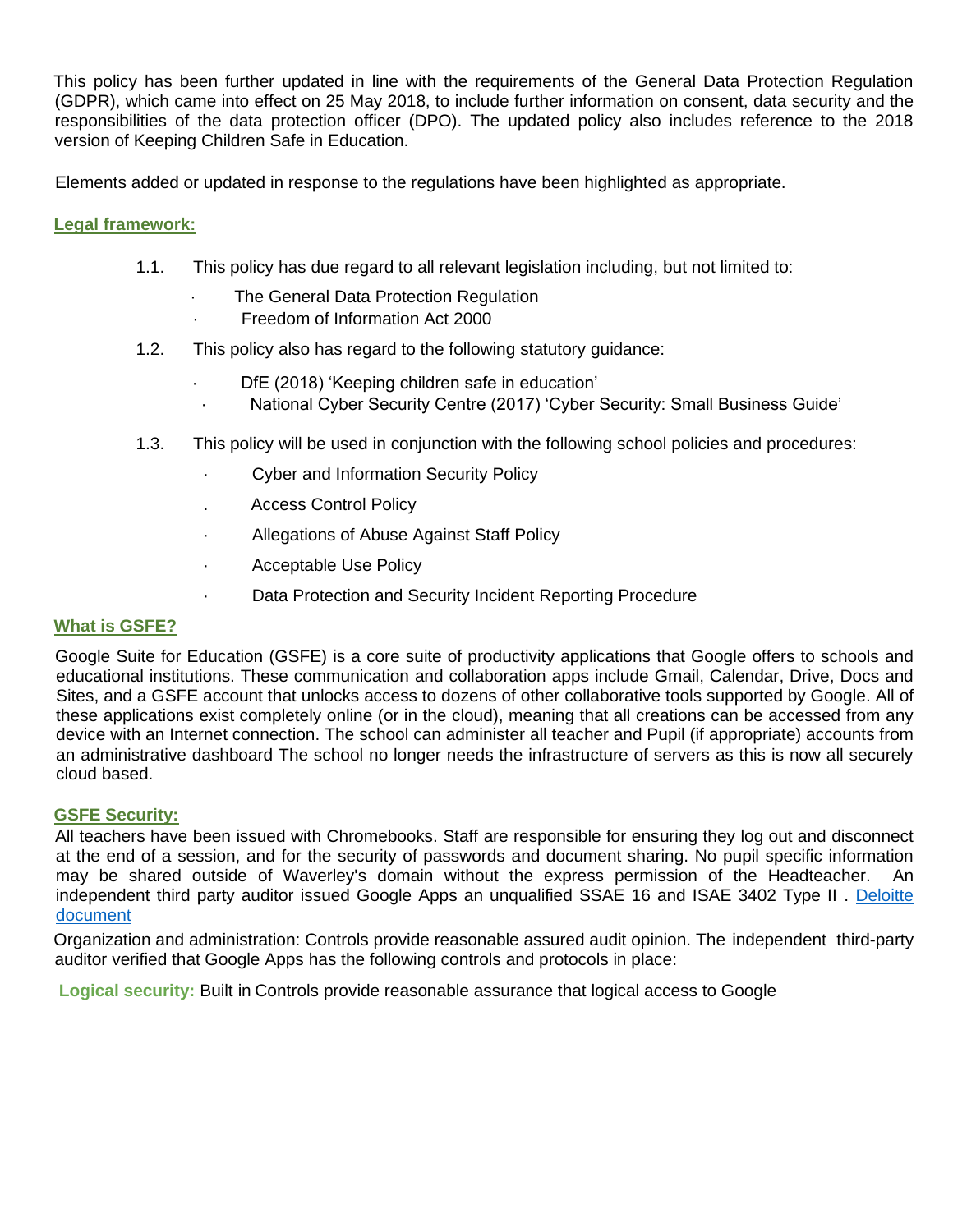Apps production systems and data is restricted to authorized individuals

**Privacy:** Controls provide reasonable assurance that Google has implemented policies and procedures addressing the privacy of customer data related to Google Apps

**Data centre physical security:** Controls provide reasonable assurance that data centres that house Google Apps data and corporate offices are protected

**Incident management and availability:** Controls provide reasonable assurance that Google Apps systems are redundant, and incidents are properly reported, responded to, and recorded.

**Change management:** Controls provide reasonable assurance that development of and changes to Google Apps undergo testing and independent code review prior to release into production

# **Introduction**

Information and Communications Technology (ICT) covers a wide range of resources including web-based and mobile learning. It is also important to recognise the constant and fast paced evolution of ICT within our society. Currently the Internet technologies children and young people are using both inside and outside of the classroom include:

\*Websites, Learning Platforms and Virtual Learning Environments and Gaming \*Email and Instant Messaging \*Chat Rooms and Social Networking Blogs, Podcasting & Video broadcasting **Internet Use**

\*Downloading from the Internet \*Mobile/Smart phones with text, video and/or web functionality, other mobile devices with web

The school understands that using the internet is important when raising educational standards, promoting pupil achievement, and enhancing teaching and learning. Internet use is embedded in the statutory curriculum and is therefore an entitlement for all pupils, though there are several controls the school is required to implement to minimise harmful risks. When accessing the internet, individuals are especially vulnerable to several risks which may be physically and emotionally harmful, including the following:

- Access to illegal, harmful, or inappropriate images
- Cyber bullying
- Access to, or loss of, personal information
- Access to unsuitable online videos or games
- Loss of personal images
- **■** Inappropriate communication with others
- Illegal downloading of files
- Exposure to explicit or harmful content, e.g., content involving radicalisation
- Plagiarism and copyright infringement
- **EXECUTE:** Sharing the personal information of others without the individual's consent or knowledge

# **Internet Use for Children and Young People with SEN**

Waverley School recognises that Children with SEN are potentially more vulnerable and more at risk than others when using ICT. At Waverley School we understand the responsibility to educate our pupils in online safety issues; teaching them the appropriate behaviours and critical thinking to enable them to remain both safe and legal when using the Internet and related technologies, in and beyond the context of the classroom.

## **Roles and Responsibilities**

The following section outlines the online safety roles and responsibilities of individuals and groups within the school: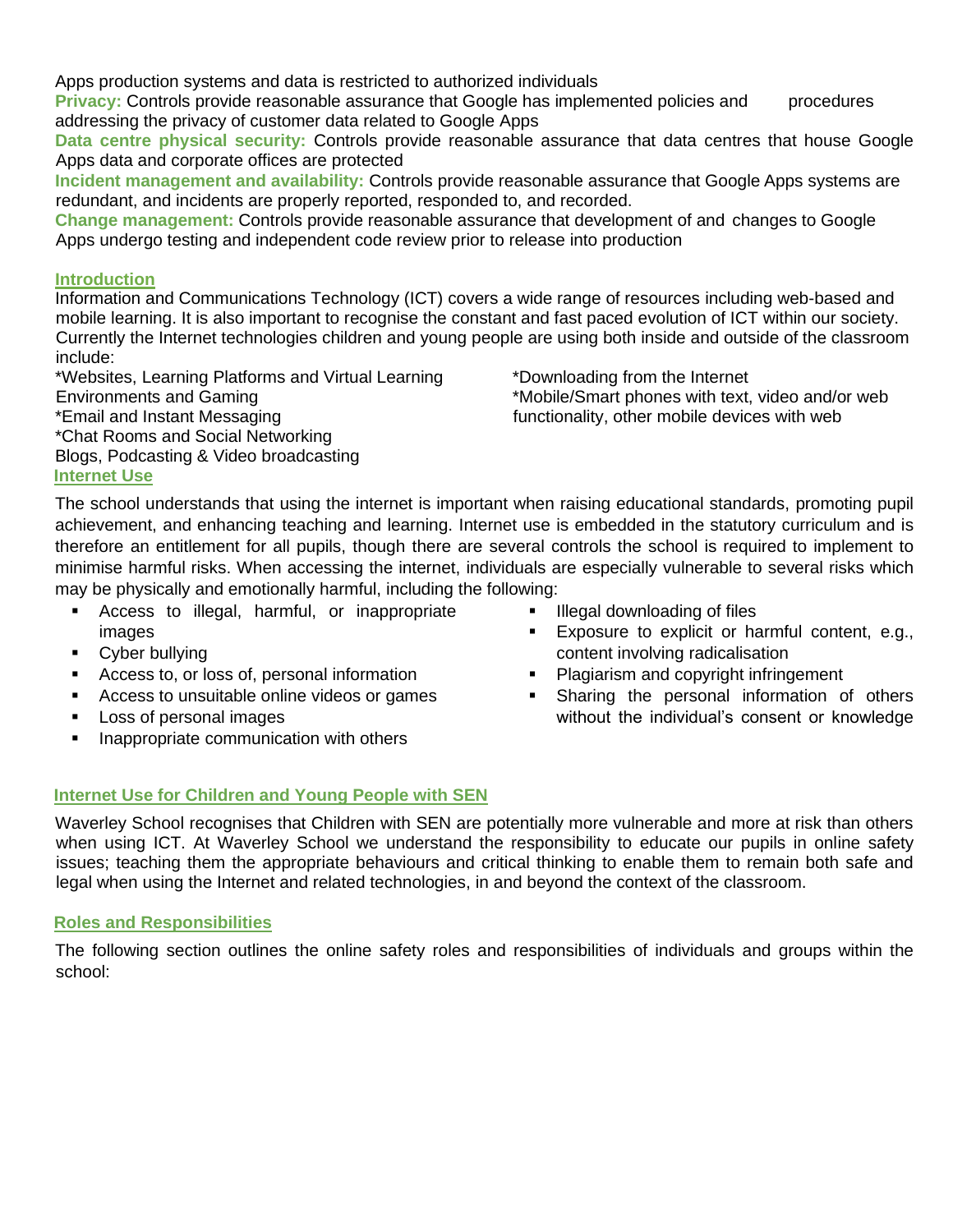#### **Governors:**

Governors are responsible for the approval of the online safety Policy and for reviewing the effectiveness of the policy. This will be carried out by the Curriculum Committee receiving regular information about online safety incidents and monitoring reports. A member of the Curriculum Committee has taken on the role of online safety Governor. The role of the online safety Governor will include:

- *● regular meetings with the online safety Coordinators (Gail Weir)*
- *● regular monitoring of filtering/change control logs*

#### **Headteacher and Senior Leaders**

● The Headteacher has a duty of care for ensuring the safety (including online safety) of members of the school community.

● The Headteacher and Senior Leadership Team are aware of the procedures to be followed in the event of a serious online safety allegation being made against a member of staff (see flow chart on dealing with online safety incidents-included in a later section- "Responding to incidents of misuse" and relevant Local Authority HR disciplinary procedures). If illegalmaterial is found on the school's network, or evidence suggests that illegal material has been accessed, the police will be contacted. If a child protection incident is suspected, the school's child protection procedure will be followed, and social care/the police will be contacted.

● The Headteacher/Senior Leaders are responsible for ensuring they and other relevant staff receive suitable training to enable them to carry out their online safety roles and to train other colleagues, as relevant.

● The Headteacher/Senior Leaders share regular monitoring reports from the online safety coordinator.

• The Headteacher and Data Protection Officer (DPO) ensure there is a system in place which monitors and supports the Online safety Coordinator whose role is to carry out the monitoring of e-safety in the school, keeping in mind data protection requirements.

• The Headteacher will review and amend this policy with the e-safety officer and DPO, considering new legislation, government guidance and previously reported incidents, to improve procedures.

• The headteacher is responsible for communicating with parents regularly and updating them on current esafety issues and control measures

## **Online safety Coordinator Gail Weir**

- takes day to day responsibility for online safety issues
- ensures that all staff are aware of the procedures that need to be followed in the event of an online safety incident taking place and will keep a log of all incidents reported
- provides training and advice for staff
- Liaises with Local Authority /relevant body and attends online safety training
- monitors online safety issues and the provision of e-safety in school, as well as provide feedback to the headteacher
- receives reports of online safety incidents and creates a log of incidents to inform future online safety developments
- meets regularly with online safety governor to discuss current issues, review incident logs and filtering/ change controls logs

*reporting to relevant Governors committee meetings*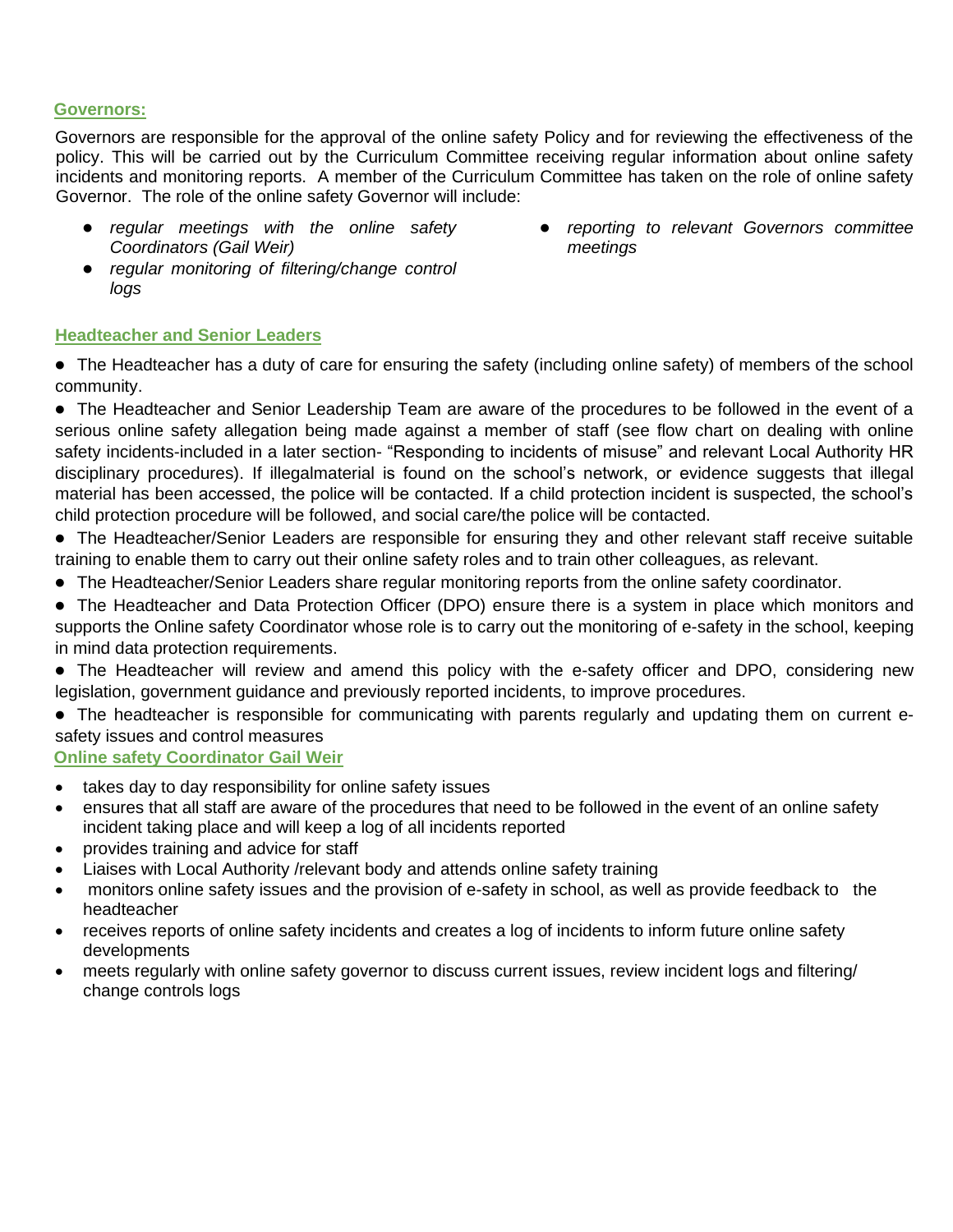- reports regularly to Senior Leadership Team.
- ensures the school's technical infrastructure is secure and is not open to misuse or malicious attack
- ensure the school meets required online safety technical requirements through a properly enforced password protection policy
- ensures the filtering is applied and updated on a regular basis
- ensures access is regularly monitored in order that any misuse/attempted misuse can be reported for investigation and action
- ensures software and systems are implemented and updated as agreed.
- attempts to find alternatives to monitoring staff use of social media, where possible, and will justify all instances of monitoring to ensure that it is necessary and outweighs the need for privacy. The member of staff who is being monitored will be consulted prior to any interception by the school.

## **Teaching and Support Staff**

are responsible for ensuring that they have an up-to-date awareness of online safety matters and of the current school online safety policy and practices

- they report any suspected misuse or problem to the online safety coordinator for investigation
- all digital communication with students, pupils, parents, carers is at a professional level
- online safety issues are embedded in all aspects of the curriculum and other activities
- they monitor the use of digital technologies, mobile devices, cameras etc in lessons and other school activities and implement current policies about these devices
- in lessons where internet use is pre-planned, students should be guided to sites checked as suitable for
- their use that processes are in place for dealing with any unsuitable material that is found in internet searches.
- they understand and adhere to our Acceptable Use Policy
- they will not view or forward any illegal materials, including images of a child. If they are made aware of such an image, they will contact a Designated Safeguarding Lead.

## **Designated Safeguarding Leads**

are aware of online safety issues and are aware of the potential for serious child protection and safeguarding issues to arise from

- sharing of personal data of any individual at the school
- access to illegal materials
- inappropriate online contact with adults/strangers
- potential or actual incidents of grooming
- cyber-bullying

#### **Students**

Where appropriate, pupils should:

- understand the importance of reporting abuse, misuse or access to inappropriate materials and be taught how to do this.
- know and understand safe practice on the use of mobile devices and digital cameras. They should also be taught to understand how to stay safe around taking/use of images and regarding cyber-bullying

## **Parents**

Parents play a crucial role in ensuring that their children understand the need to use the internet/mobile devices in an appropriate way. The school will take every opportunity to help parents understand these issues through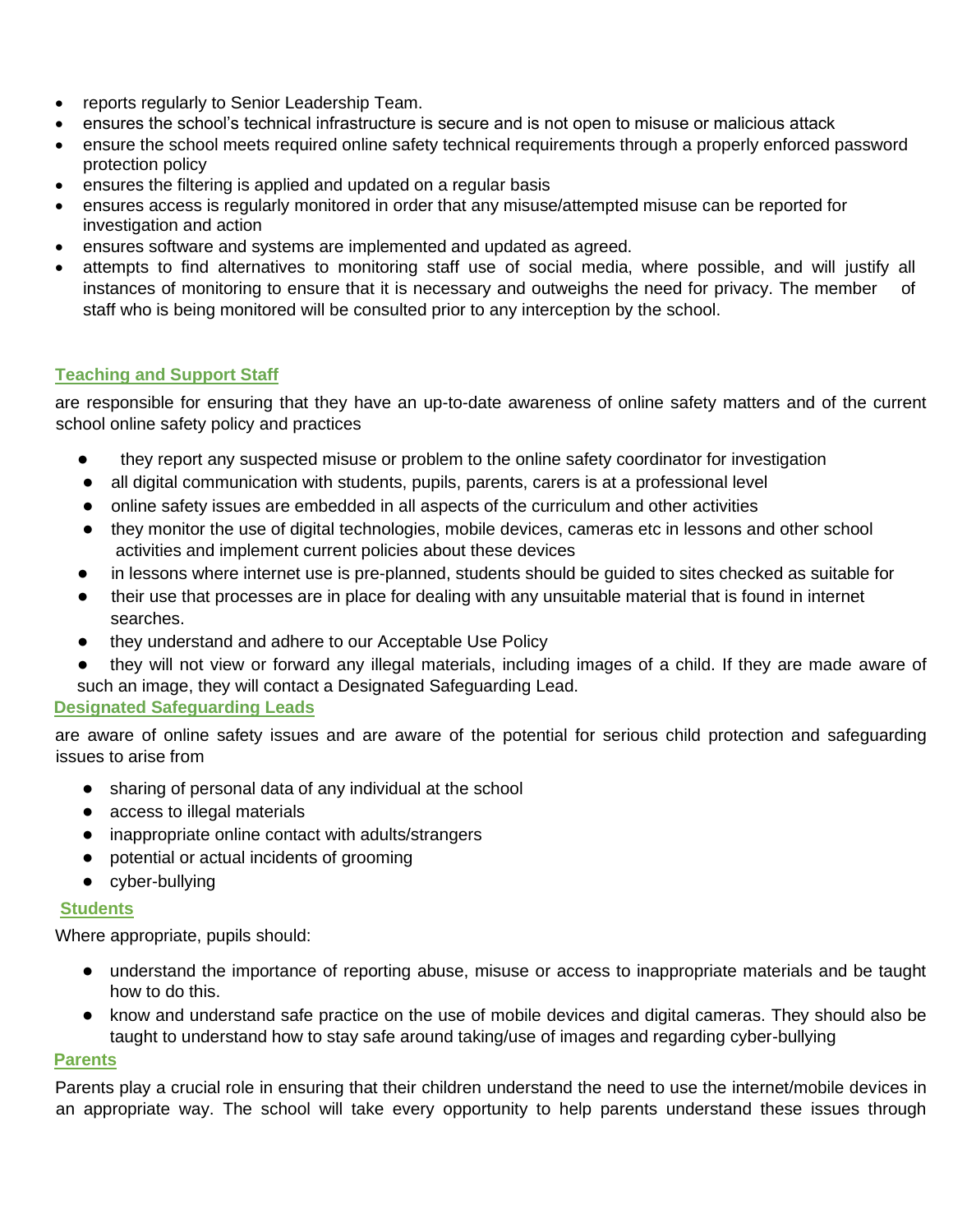parents' meetings, newsletters, and through our website. Parents and families will be encouraged to support the school in promoting good online safety practice and follow guidelines on the appropriate use of:

- digital and video images taken as school events
- their children's personal devices in the school

## **Policy and Statements Education- students**

Whilst regulation and technical solutions are very important, their use must be balanced by educating students to take a responsible approach. The education of students in online safety is therefore an essential part of the school's online safety provision. Children and young people need the help and support of the school to recognise and avoid online safety risks and build their resilience.

## **Online safety should be a focus across the curriculum and staff should reinforce online safety messages.**

- Students should be taught in all lessons to be critically aware of the materials/content they access on-line and be guided to validate the accuracy of information
- Students should be taught how to safely use technology both inside and outside the school if appropriate
- Staff should act as good role models in their use of digital technologies, the internet and mobile devices
- In lessons where internet use is pre-planned, it is best practice that students should be guided to sites checked as suitable for their use and that processes are in place for dealing with any unsuitable material that is found in internet searches
- Where students are allowed to freely search the internet, staff should be vigilant in monitoring the content of the websites the young people visit
- It is accepted that from time to time, for good educational reasons, students may need to research topics (eg racism, drugs, discrimination) that normally result in internet searches being blocked. In such a situation, staff can request the online safety coordinator can temporarily remove those sites from the filtered list for a period of study. Any request to do so, should be auditable, with clear reasons for the need.

## **Education - parents**

Some parents and carers may have a limited understanding of online safety risks and issues, yet they play an essential role in the education of their children and in the monitoring/regulation of the children's online behaviour. Parents may underestimate how often children and young people come across potentially harmful and inappropriate material on the internet and may be unsure about how to respond.

The school will therefore seek to provide information and awareness to parents and carers through:

- Curriculum activities
- Letters, newsletters, website
- Parents/carers sessions

## **Technical infrastructure/equipment, filtering and monitoring**

The school will be responsible for ensuring that the school infrastructure is as safe and secure as reasonable possible, and that policies and procedures approved within this policy are implemented. it will also need to ensure that the relevant people named in the above sections will be effective in carrying out their online safety responsibilities. School technical systems will be managed in ways that ensure that the school meets recommended technical requirements

- There will be regular reviews and audits of the safety and security of school systems
- Wireless systems and cabling must be securely located and physical access restricted
- The administrator passwords for the school ICT system must also be available to the Headteacher and kept in the school safe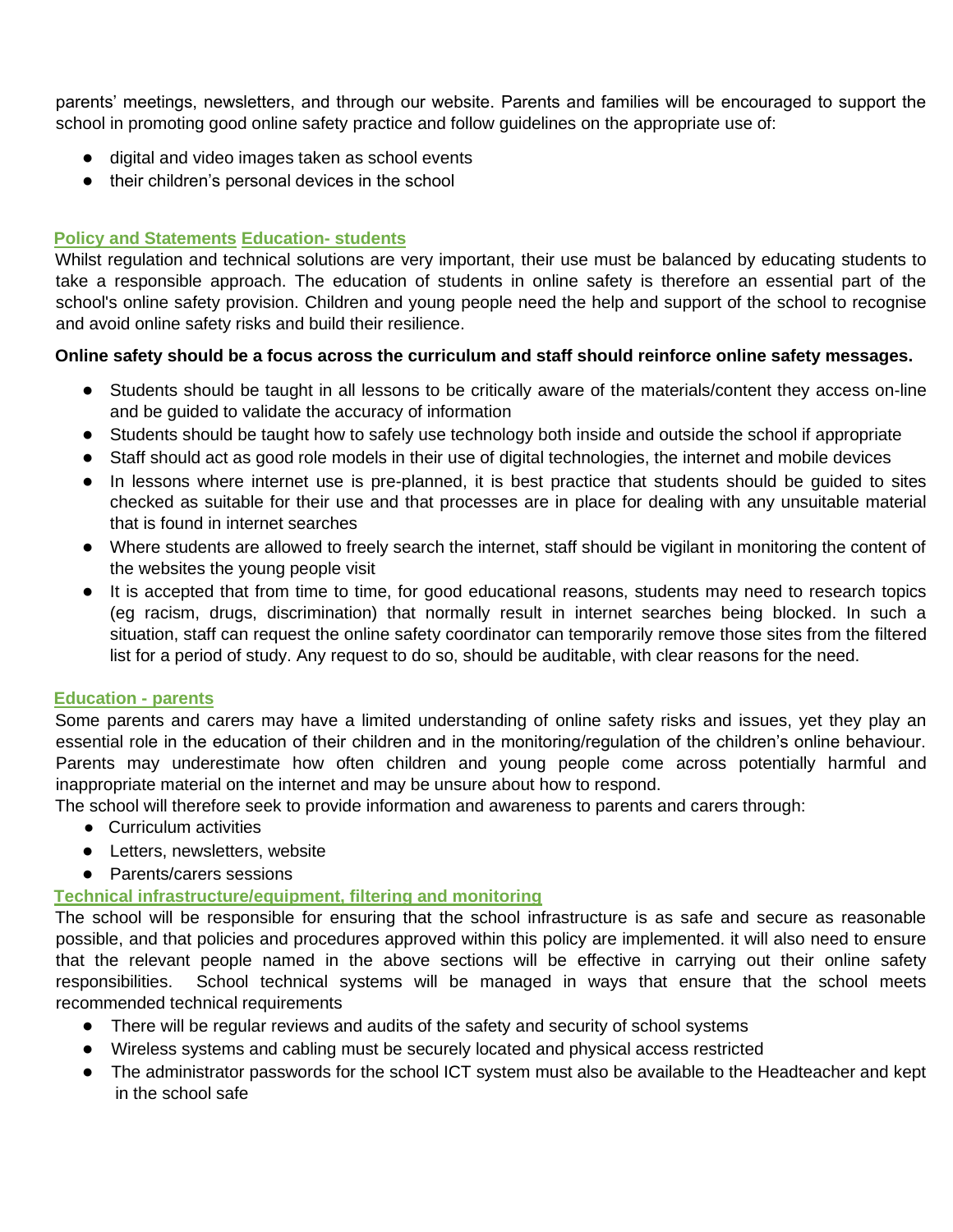- The IT coordinator is responsible for ensuring that software licence logs are accurate and up to date and that regular checks are made to reconcile the number of licences purchased against the number of software installations
- Internet access is filtered for all users. Illegal content is filtered by the broadband or filtering provider. Content lists are regularly updated, and Internet use is logged and regularly monitored. There is a clear process in place to deal with requests for filtering changes
- IT coordinator regularly monitor and record activity of users on the school technical systems
- Users are aware of the need to report any actual or potential technical incident or security breach to the IT coordinator
- Appropriate security measures are in place to protect the learning platform, firewalls, routers, wireless systems, workstations, mobile devices etc from accidental or malicious attempts which might threaten the security of the school systems and data. These are tested regularly. The school infrastructure and individual workstations are protected by up-to-date virus software.
- An agreed process is in place for the provision of temporary access of "guests" onto the school systems.
- The school uses secure broadband connectivity through the Southern Communications
- The school uses the Open Dns filtering system which blocks sites that fall into categories such as pornography, race hatred, gaming, sites of an illegal nature, etc. All changes to the filtering policy are logged and only available to staff with the approved 'web filtering management' status
- The school ensures network health through use of Smart Shield
- The school uses GSFE, secured email to send personal data over the Internet and uses secure remote access were staff need to access personal level data off-site
- The school blocks all chat rooms and social networking sites except those that are part of an educational network or approved learning platform
- The school provides staff with an email account for their professional use, and makes clear personal email should be through a separate account
- Works in partnership with the Google to ensure any concerns about the system are communicated so that systems remain robust and protect students
- Ensures the Systems Administrator / network manager is up to date with Google services and policies Managing emerging technologies
- Emerging technologies will be examined for educational benefit and a risk assessment will be carried out before use in school is allowed.
- The use of portable media such as memory sticks and CD ROMS will be monitored closely as potential sources of computer virus and inappropriate material. The sending of abusive or inappropriate text messages or emails is forbidden. Staff will use a school phone where contact with families is required.

#### **Password Security**

- Adult users are provided with an individual GSFE username and password, email address and password, which they are encouraged to change periodically.
- All members of staff are aware of their individual responsibilities to protect the security and confidentiality of the school network systems.
- Use of USB memory sticks is not permitted.

#### **Use of digital and video images**

Staff, parents/carers and students are made aware of the risks associated with publishing digital images on the Internet. Such images may provide avenues for cyber-bullying to take place. Digital images may remain available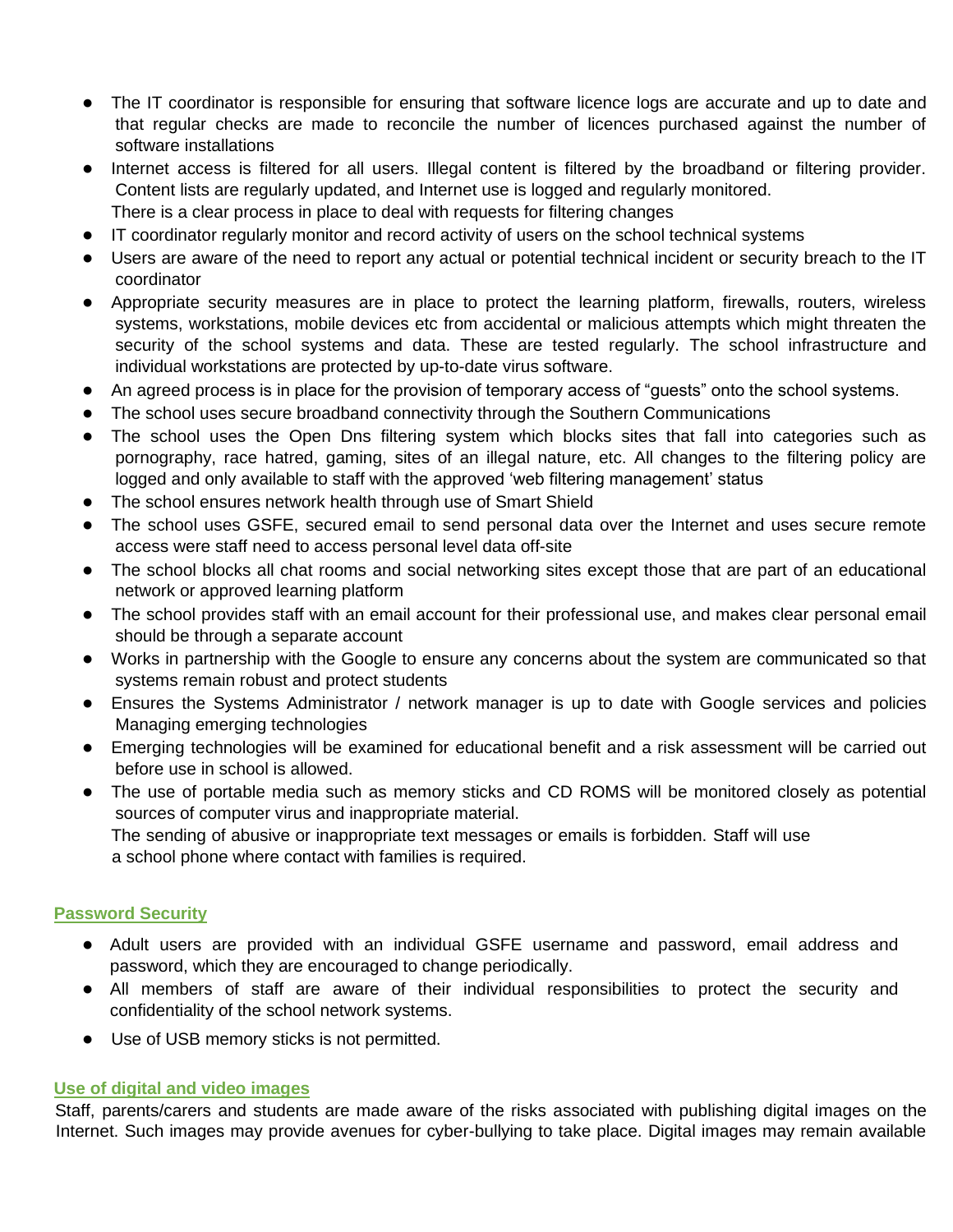on the Internet for ever and may cause harm or embarrassment to individuals in the short or longer term. The school will inform and educate users about these risks and will implement policies to reduce the likelihood of the potential for harm.

- When using digital images, staff should recognise the risks attached to publishing their own images on the Internet eg social networking sites.
- Parents and families are welcome to take videos and digital images of their children at school events for their own personal use. To respect everyone's privacy and, in some cases, protection, these images should not be published or made publicly available on social networking, nor should parents and families comment on any activities involving other students in the digital/ video images.
- Staff, students, and volunteers are allowed to take digital / video images to support educational aims, but must follow school policy concerning the sharing, distribution and publication of those images, in line with GDPR
- Care should be taken when taking digital /video images that students are appropriately dressed and are not participating in activities that might bring the individuals or the school into disrepute.
- Students' full names will not be used anywhere on a website.
- Parents and carers must give permission before a student's photographs are published on the school website.

## **Data Protection**

Personal data will be recorded, processed, transferred, and made available according to the Data Protection Act 1998 which states that personal data must be:

- Fairly and lawfully processed
- Processed for limited purposes
- Adequate, relevant, and not excessive
- Accurate
- Kept no longer than necessary Processed in accordance with the data subject's rights
- Secure
- Only transferred to others with adequate protection

The school must ensure that

- It will hold the minimum personal data necessary to enable it to perform its function and it will not hold it for longer than necessary for the purposes it was collected for;
- Every effort will be made to ensure that data held is accurate, up to date and that inaccuracies are corrected without unnecessary delay;
- Has a Data Protection Policy
- Data subjects have rights of access

Staff must ensure that they:

- At all times take care to ensure the safekeeping of personal data, minimising the risk of its loss or misuse;
- use personal data only on secure password protected computers and other devices, ensuring that they are properly "logged off" at the end of any session in which they are using personal data;
- Transfer data using encryption and secure password protected devices.
- Keep personal devices safe. Staff who receive work emails on personal devices are responsible for the date security. These devices must be protected by passwords
- Staff must report any breech to security to Headteacher (Gail Weir)

When personal data is stored on any portable computer system, memory stick or any other removable media:

● the data must be encrypted, and password protected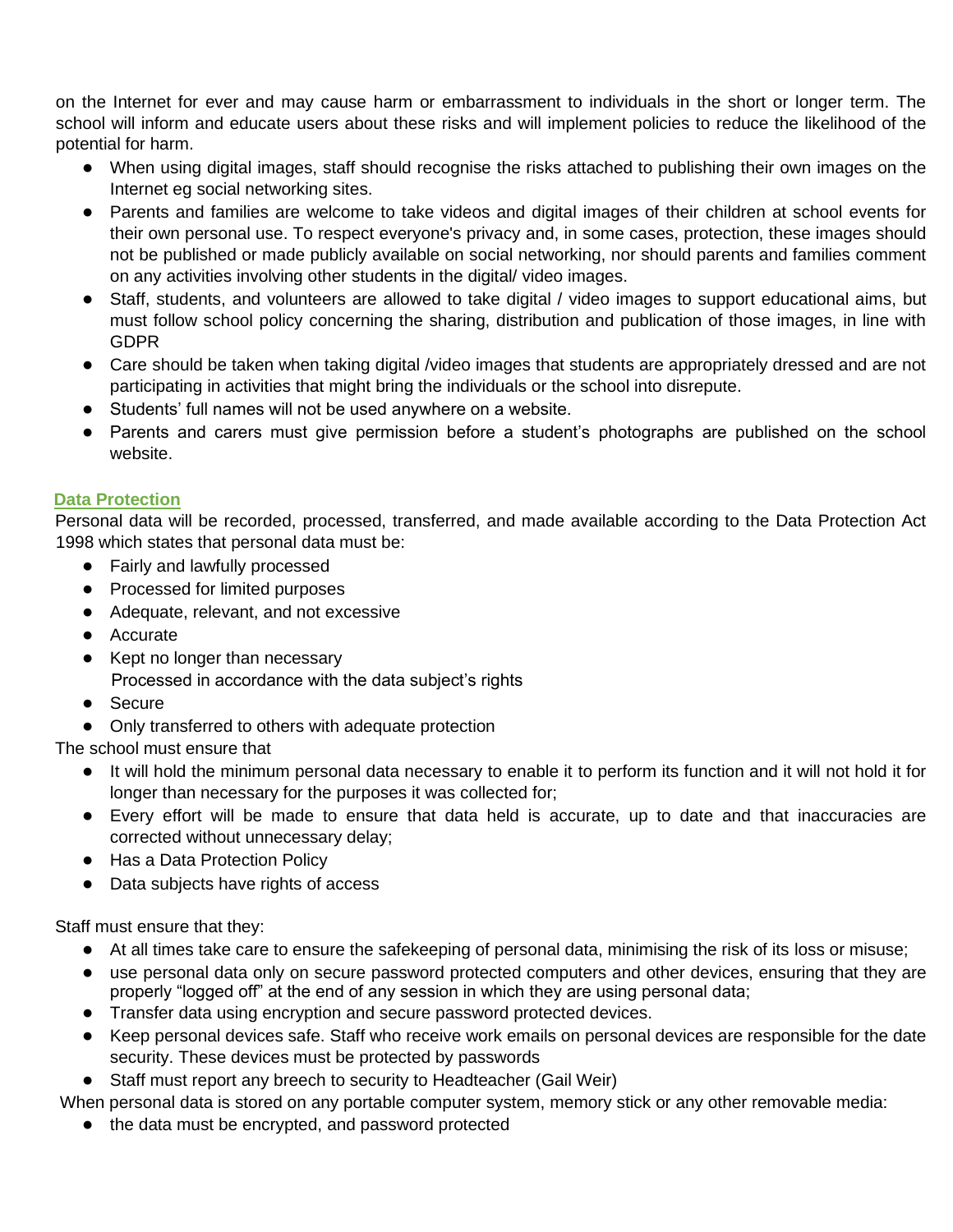- the device must be password protected
- the device must offer approved virus protection
- the data must be securely deleted from the device

# **Communication**

When using communication technology, the school considers the following as good practice.

- The official school email service may be regarded as safe and secure and is monitored. email service to communicate with others when in school, or on school system
- User should be aware that email communications are monitored. Staff and students should therefore use only the school
- Users must immediately report the receipt of any communication that makes them feel uncomfortable, is offensive, discriminatory, threatening or bullying in nature and must not respond to any such communication.
- Any digital communication between staff and students or parents/carers (email, etc) must be professional in tone and content. These communications may only take place on official school systems. Personal email addresses, text messaging or social media must not be used for these communications. The use of personal email accounts to send and receive information or personal data is prohibited
- Personal information should not be posted on the school website and only official email addresses should be used to identify members of staff

# **Social Media- Protecting Professional Identity**

Staff should ensure that:

- No reference should be made in social media to students, parents/cares or school staff
- They do not engage in online discussion on personal matters relating to members of the school community
- Personal opinions should not be attributed to the school or local authority
- Security settings on personal social media profiles are regularly checked to minimise risk of loss of personal information
- They do not communicate with pupils over social networking sites and are reminded to alter their privacy settings

The school's use of social media for professional purposes will be checked regularly by the online safety committee to ensure compliance.

# **Unsuitable/ inappropriate activities**

School devices and school network must not be used for any illegal activities. All staff have a responsibility to report any misuse of school devices and network to the Headteacher who will report incidents to the Local Authority Designated Officer and the police.

# **Published content on the school website:**

- The headteacher will be responsible for the overall content of the website and will ensure the content is appropriate and accurate.
- Contact details on the school website will include the phone number, email, and address of the school no personal details of staff or pupils will be published.
- Images and full names of pupils, or any content that may easily identify a pupil, will be selected carefully and will not be posted until authorisation from parents has been received.
- Pupils are not permitted to take or publish photos of others without permission from the individual.
- Staff can take pictures, though they must do so in accordance with our data protection policy. Staff will not take pictures using their personal equipment.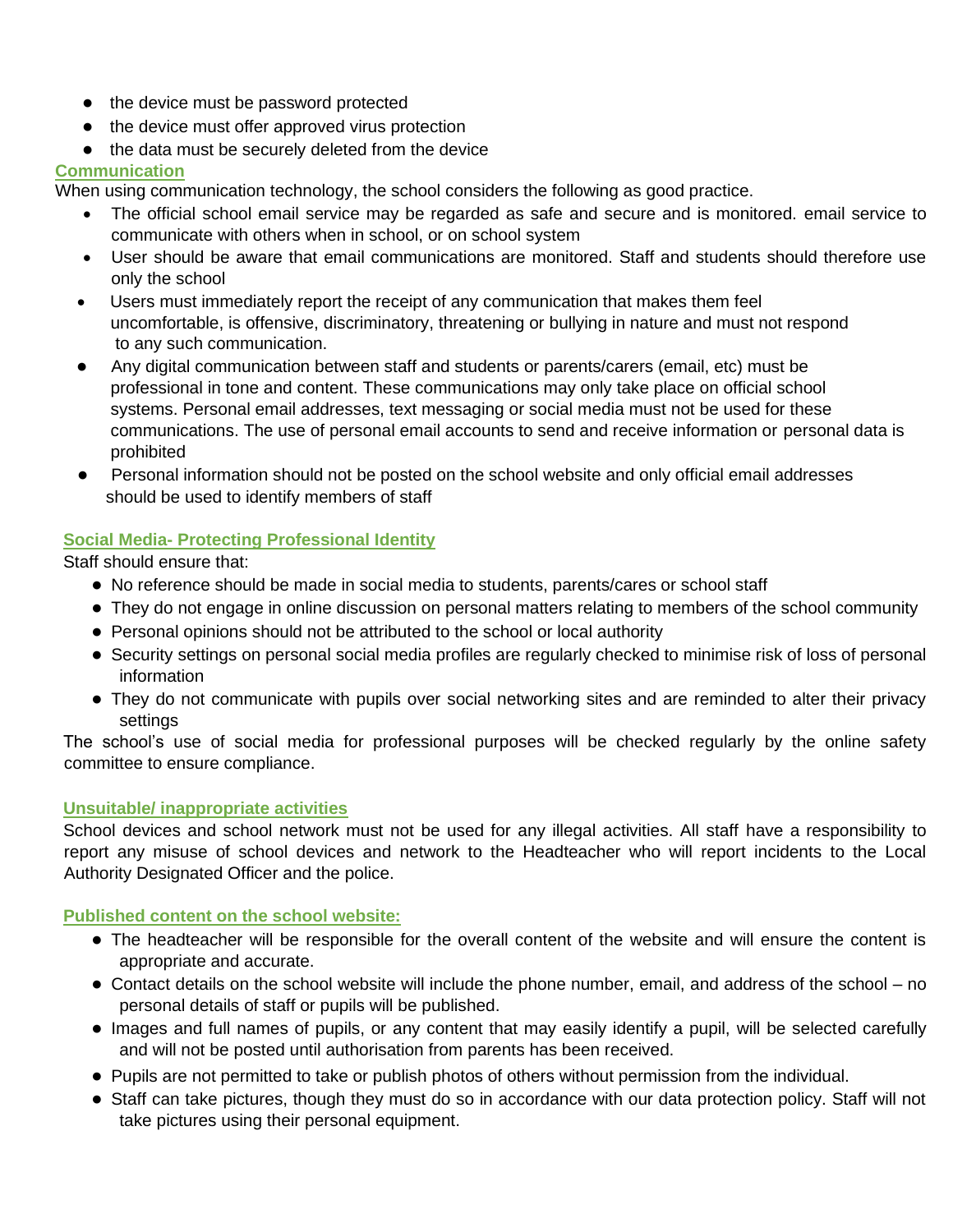● Any member of staff that is representing the school online, e.g., through blogging, must express neutral opinions and not disclose any confidential information regarding the school, or any information that may affect its reputability.

## **Mobile devices and hand-held computers**

- Staff are permitted to use hand-held computers (such as tablets or iPads) which have been provided by the school, though internet access will be monitored for any inappropriate use by the Online safety Coordinator where it is justifiable to do so and the justification outweighs the need for privacy.
- The sending of inappropriate messages or images from mobile devices is prohibited.
- Mobile devices will not be used to take images or videos of pupils or staff.
- No mobile device or hand-held computer owned by the school will be used to access public Wi-Fi networks.
- The DPO will, in collaboration with the Online safety Coordinator, ensure all school-ownedd devices are password protected – these passwords will be changed after each use to ensure their security.
- All mobile devices and hand-held computers will be fitted with tracking software to ensure they can be retrieved if lost or stolen.
- To protect, retrieve and erase personal data, all mobile devices and hand-held computers will be fitted with software to ensure they can be remotely accessed.
- The Online safety coordinator will review and authorise any apps and/or computer programmes before they are downloaded – no apps or programmes will be downloaded without express permission
- Apps will only be downloaded from manufacturer approved stores, e.g. Google Play and the Apple App Store.

## **Online safety Audit Waverley School**

This self-audit has been completed by the members of the Senior Leadership Team (SLT) responsible for the online safety policy, the ICT Manager The schools SBM and the Headteacher.

- 1. Has the school an online safety Policy that complies with Local Authority **Yes** guidance
- 2. Date of latest update (at least annual): **August 2021**
- 3. The policy is available for staff at: **Google drive policies**
- 4. The policy is available for parents/carers at: **school website**
- 5. The responsible member of the SLT is **Gail Weir**
- 6. The responsible member of the Governing Body: **Gail Weir**
- 7. The Designated Child Protection Coordinator is **Gail Weir**
- 8. The online safety Coordinator is **Gail Weir**

| 9. Has online safety training been provided for both pupils and staff?                                                                               | Yes        |
|------------------------------------------------------------------------------------------------------------------------------------------------------|------------|
| 10. Is there a clear procedure for a response to an incident of concern?                                                                             | <b>Yes</b> |
| 11. Have online safety materials from CEOP been obtained?                                                                                            | <b>Yes</b> |
| 12. Do all staff sign a Code of Conduct for ICT on appointment?                                                                                      | Yes        |
| 13. Are all pupils aware of the school's online safety Rules?                                                                                        | Yes        |
| 14. Are online safety rules displayed in all rooms where computers are used and expressed in a form<br>that is accessible to all pupils?             | Yes        |
| 15. Do parents/carers sign and return an agreement that their child will comply with the school online<br>safety Rules?                              | Yes        |
| 16. Are staff, pupils, parents/carers, and visitors aware that network and Internet use is closely<br>monitored, and individual usage can be traced? | <b>Yes</b> |
| 17. Has an ICT security audit been initiated by SLT?                                                                                                 | <b>Yes</b> |